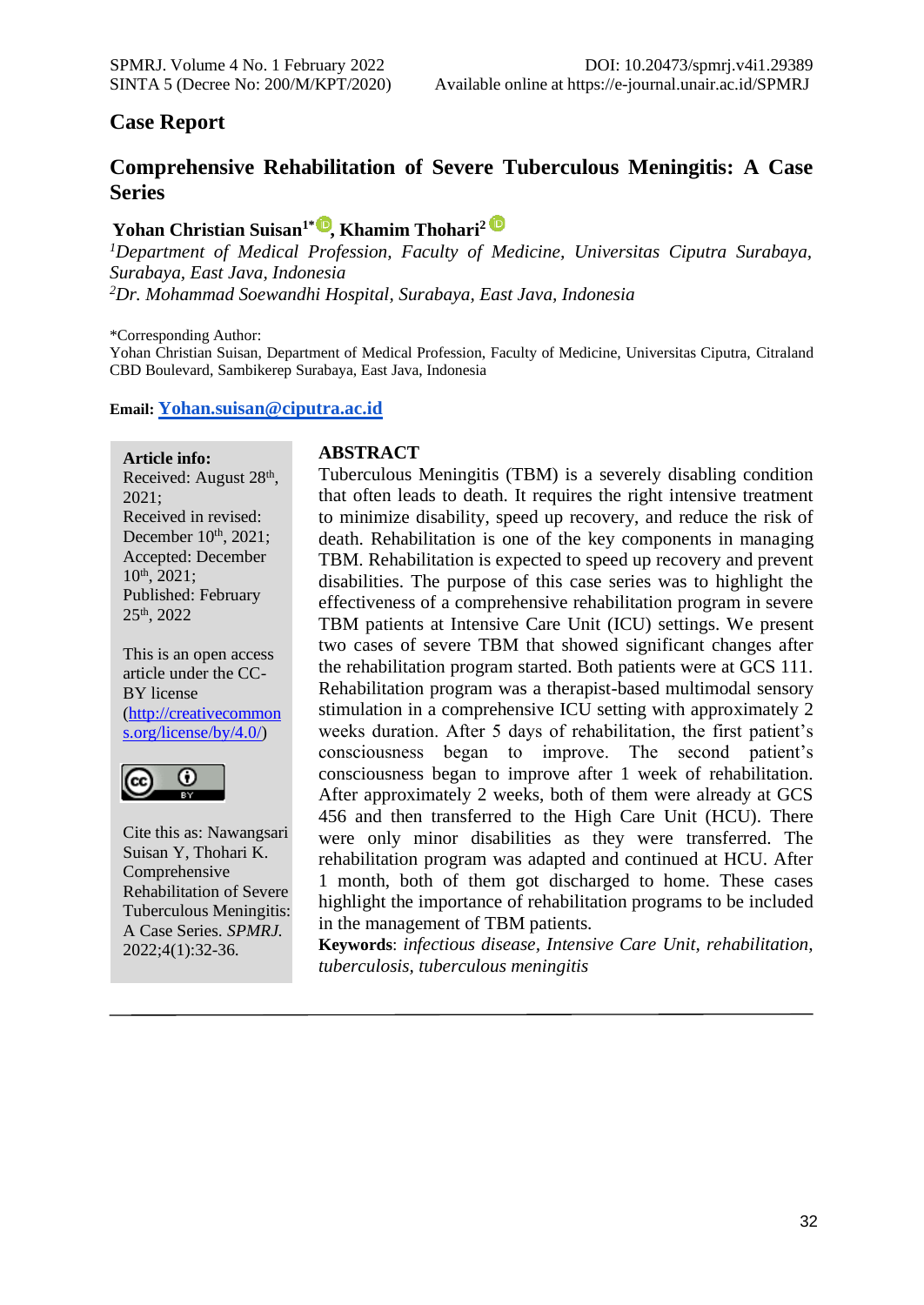# **Introduction**

Tuberculosis is an infectious disease that often leads to death, especially in developing countries. It is estimated that every year 2 billion people are diagnosed with TB and 1.3 billion people die each year. The majority (99%) of deaths occur in developing countries.<sup>1</sup> Indonesia is ranked the second highest in the number of TB incidents per year. The incidence rate of TB is 391 per 100.000 population. Tuberculous meningitis (TBM) was the fifth most common form of extrapulmonary TB.<sup>2</sup>

Tuberculous meningitis is a form of severe infection of the central nervous system caused by Mycobacterium tuberculosis and is the most common infection of the central nervous system. Mortality and serious longterm sequelae occur in approximately 50% of patients with TBM, despite receiving antituberculosis drugs.<sup>3</sup>

Rehabilitation programs are an effective way to prevent and reduce disabilities caused by severe disease, especially if they are started in the early course of the disease. If the rehabilitation program starts only after the illness is cured, it will be very difficult to deal with the disability that has already occurred.<sup>4</sup>

In Indonesia, rehabilitation programs are not yet included as standard care in managing TBM in Intensive Care Unit (ICU) settings. Some TBM patients just started to get their rehabilitation program just before they were discharged home. Some even do not get a rehabilitation program at all. That's why the purpose of this case series was to highlight the effectiveness of a comprehensive rehabilitation program in severe TBM patients at ICU settings.

## **Material and Methods**

During May 2021, two patients with severe TBM were admitted. First patient was admitted in the first week of May, the second patient was admitted in the last week of May. Both were male, Javanese, 27 and 35 years old. Both of them had no history of previous tuberculosis infection. But their families reported that the patients were having specific symptoms of tuberculosis infection (chronic cough, fever at night, progressive

weight loss) 2 months prior to hospitalization. Both were admitted to the Emergency Room with decreased consciousness, high fever, meningeal sign positive, and rhonchi in bilateral lungs. Blood pressure was 130/80 and 120/90, oxygen saturation was 91% and 93% for the first and second patient respectively. Radiograph shows marked increase of bronchovascular pattern. GeneXpert TB results came out positive for both patients. Complete blood tests showed leukocytosis for both. After initial treatment and stabilization, patients then transferred to the ICU.

After 12 days of medication in ICU, the fever and leukocytosis of the first patient were normalized but he still needed oxygen supplementation at 15 lpm to maintain oxygen saturation above 95%. Ronchi were persistent in bilateral lungs. No improvement in consciousness. The pulmonologist then consulted the first patient to the Rehabilitation Department. The second patient follows a similar history (improved in laboratory results but no improvement in lung condition and consciousness), and was consulted to Rehabilitation Department after 10 days in the ICU.

Level of consciousness was assessed with Glasgow Coma Scale. The Glasgow Coma Scale (GCS) is used to objectively describe the extent of impaired consciousness in all types of acute medical and trauma patients. The scale assesses patients according to three aspects of responsiveness: eye-opening, motor, and verbal responses. The Glasgow Coma Scale divides into three parameters: best eye response (E), best verbal response (V) and best motor response (M). The levels of response in the components of the Glasgow Coma Scale are 'scored' from 1, for no response, up to normal values of 4 (Eye-opening response) 5 ( Verbal response) and 6 (Motor response). Reporting each of these separately provides a clear, communicable picture of a patient. The findings in each component of the scale can aggregate into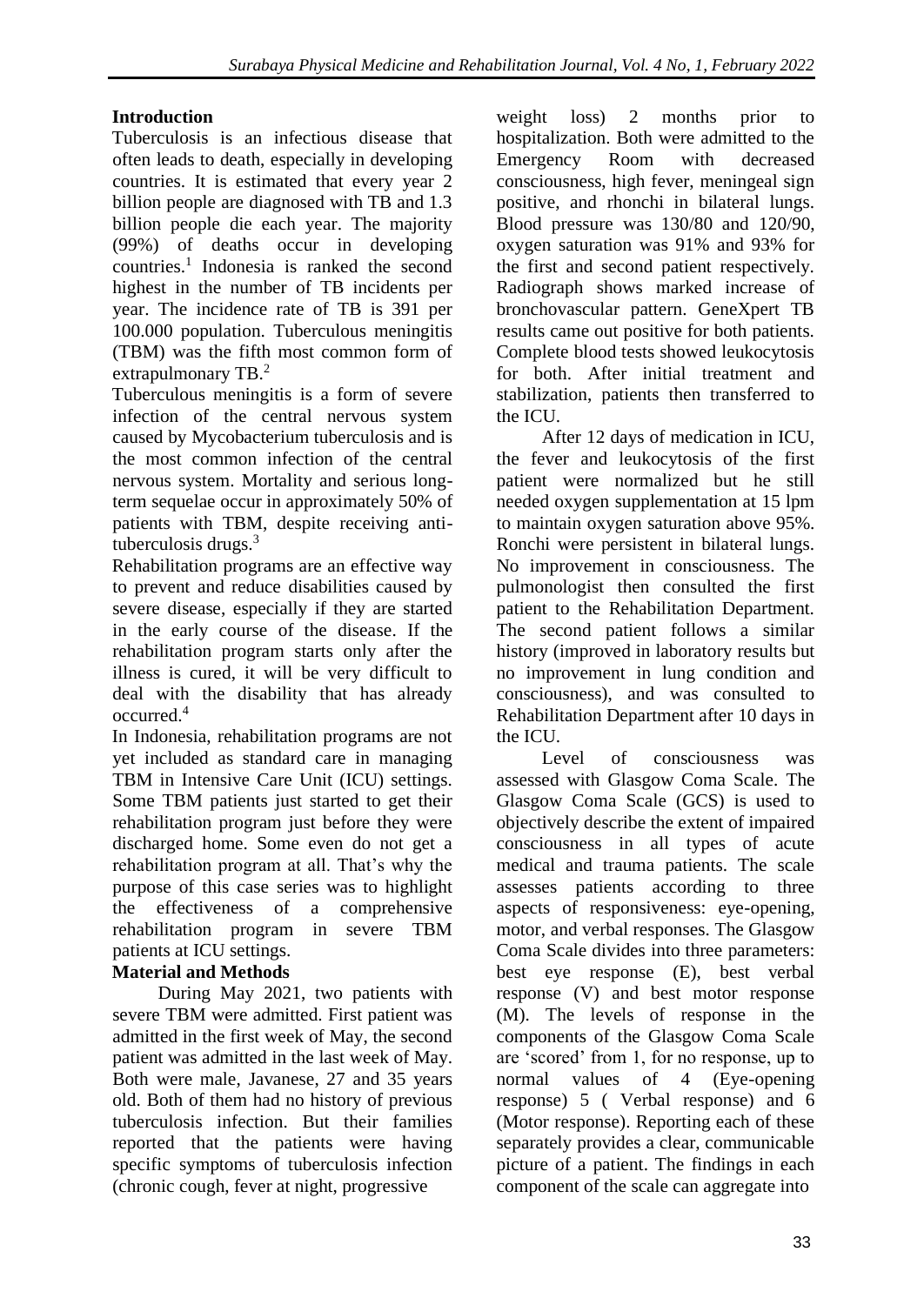a total Glasgow Coma Score which gives a less detailed description but can provide a useful summary of the overall severity. The Glasgow Coma Scale and its total score have since been incorporated in numerous clinical guidelines and scoring systems for victims of trauma or critical illness. There is a clear relationship between assessments of the GCS (typically reported as the total GCS Score) and mortality rate. <sup>5</sup> Both of our patient's GCS was 111 (total score was 3) by the time they were consulted to Rehabilitation Department.

We use multimodal sensory stimulation (MSS) utilizing tactile, auditory, light, and proprioceptive stimulation to promote patient's arousal. Patients were also positioned according to the night and day rhythm (partial sit during day time, slight head up during night) to increase patients awareness of their environment. We also carried out a comprehensive program such as passive range of motion exercise, scheduled turning, and use of air mattresses to prevent complications of prolonged immobilization. Chest physical therapy (including postural drainage, chest wall percussion and vibration, passive chest expansion exercise, manual chest wall compression) was also performed to improve airway clearance, optimize lung expansion, and restore ventilation. Medication from pulmonologist, internist, and neurologist was continued. The medication did not change before and after the initiation of the rehabilitation program.

## **Results**

Three days after the rehabilitation program started, the first patient showed improvement in his lungs. No ronchi detected, X-ray also showed reduction of bronchovascular pattern. Oxygen supplementation required also decreased gradually (figure 1). The second patient showed similar improvement beginning from the fifth day.



**Figure 1. Patient's Oxygen Supplementation**

After 5 days of rehabilitation, the first patient's consciousness began to improve. The second patient's consciousness began to improve after 1 week of rehabilitation. This improvement developed gradually as seen in figure 2. After the  $15<sup>th</sup>$  day of rehabilitation, both of the patients had regained their full consciousness. After the  $17<sup>th</sup>$  day, both of the patients were transferred to the High Care Unit (HCU) where they stayed 2 more weeks before they got discharged. At the HCU, we continue our rehabilitation program with some increase in intensity and duration. The passive exercises also changed to active exercises.



**Figure 2**. **Patient's GCS**

The first patient developed a grade 1 decubitus ulcer on his upper back. The second patient developed some stiffness on his fingers. Both of these conditions already existed at the 1st day of rehabilitation because both of the patients have been immobilized for more than 1 week. We include passive range of motion exercise, scheduled turning, and use of air mattresses to prevent worsening of these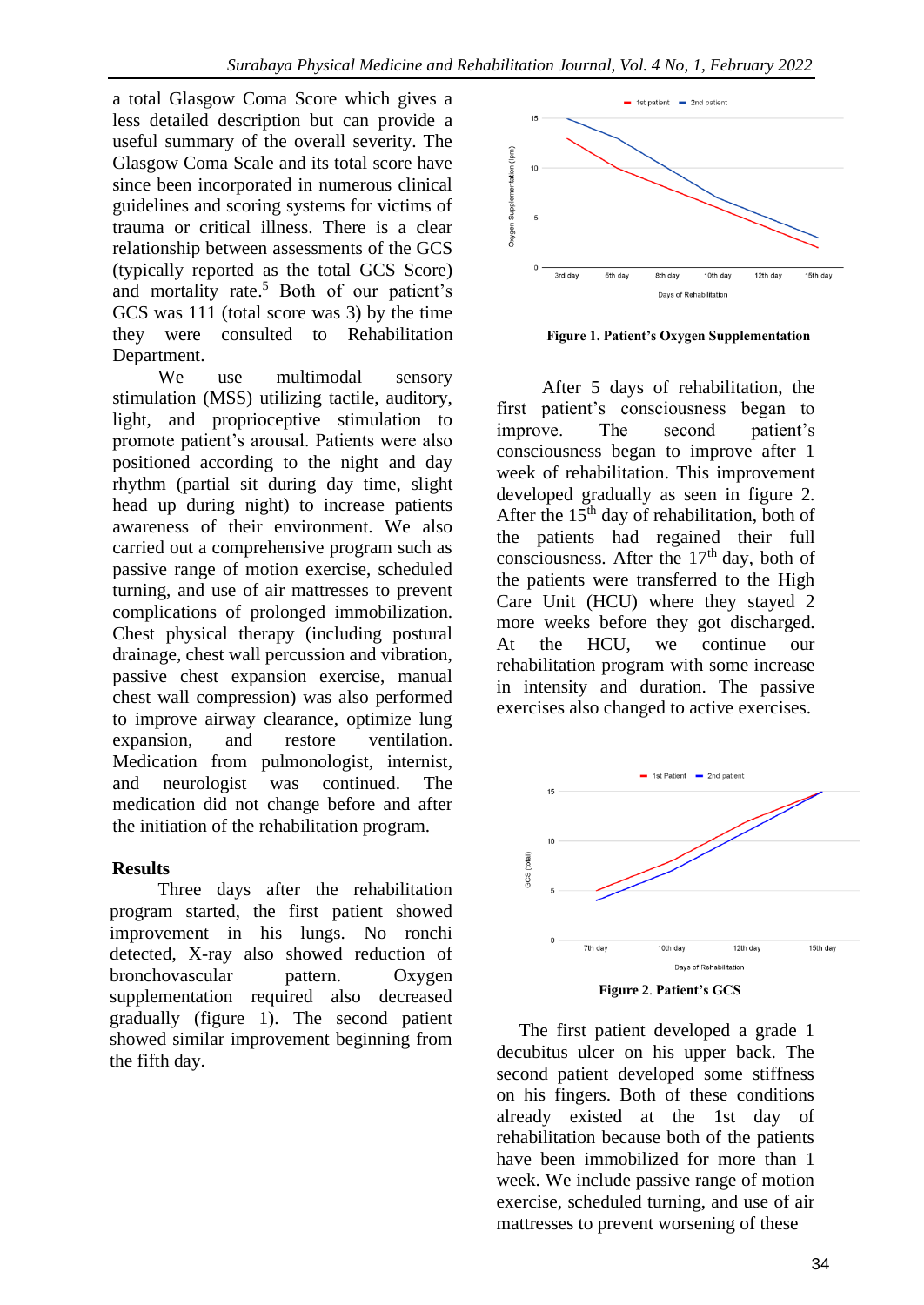conditions. At discharge, the ulcer healed nicely. There was no stiffness on the 2nd patient's fingers.

## **Discussion**

Increased mucus secretion and impaired ciliary movement are pathological changes that occur in acute lung infections. These changes highly correlate with increased morbidity and mortality. Therefore improving airway clearance is always an important goal in treating patients with this condition.<sup>6</sup> Pulmonary rehabilitation has also been proven to improve symptomatology, degree of functional independence, quality of life, and independence of TB patients in performing ADL.<sup>7</sup> Improvement in lung condition is the first development that can be observed in these two cases. With improved ventilation, oxygen supply to the brain is increased. This provides an optimum condition for brain recovery.<sup>8</sup>

In these two cases, the patients remained in a coma (GCS 111) for 10-12 days even after receiving medications in the ICU. After the rehabilitation program started, the patients started to regain consciousness. Their consciousness gradually increased until they finally regained their full level of consciousness after 2 weeks of rehabilitation. This showed the importance of MSS to be included in the rehabilitation program of comatose patients. The literature shows that MSS can improve consciousness based on the development of the theory of consciousness itself. Consciousness is the ability of the human brain to integrate various kinds of information. This depends on the brain's ability to synchronize complex activity patterns from various areas of the cortex. Patients with decrease of consciousness still have remains of high-order cognitive functioning that can be excited by giving complex, simultaneous, meaningful, and adequate intensity stimuli.<sup>9</sup> Similar research for MSS in head injury comatose patients also showed significant improvement in GCS compared to conventional physiotherapy.<sup>10</sup>

There were no adverse events during the rehabilitation program. The vital sign was stable throughout the therapy session. Both patients could adapt very well as we increase our therapy intensity.

From these cases, we learned that the rehabilitation program can be helpful for patients with TBM even in an ICU setting.

Unfortunately, there has not been much research on the role of rehabilitation in dealing with TBM. Current TBM guidelines still list rehabilitation as a "non-evidence based treatment suggestions for patients falling to respond to standard therapy".<sup>11</sup> Therefore we hope these case series can be used as the basis for more extensive research to fill the evidence gap of rehabilitation in managing TBM.

## **Conclusion**

These case series underline the importance of rehabilitation in managing TBM. Hopefully with increasing research, one day rehabilitation programs can be included in main TBM guidelines.

#### **Acknowledgement**

The authors declare there are no competing interests in this paper.

#### **References**

1. Mohajan HK. Munich Personal RePEc Archive Tuberculosis is a Fatal Disease among Some Developing Countries of the World. Am J Infect Dis Microbiol. 2015;3(1):1–19.

2. Kemenkes RI. Indonesia National TB Program. Curr status Integr community based TB Serv Deliv Glob Fund Work plan to find missing TB cases. 2018;1–25.

3. Mahalini DS. Update diagnosis meningitis tuberkulosis pada anak. Univ Udayana Fak Kedokt. 2017;(July 2017):1–15.

4. Braddom RL, Cifu DX, Kaelin DL. Braddom's Physical Medicine & Rehabilitation. Elsevier; 2016.

5. Jain S, Iverson LM. Glasgow Coma Scale. StatPearls [Internet]. Treasure Island (FL): StatPearls Publishing; 2021.

6. Gai L, Tong Y, Yan B. The effects of pulmonary physical therapy on the patients with respiratory failure. Iran J Public Health. 2018;47(7):1001–6.

7. Mahler B, Croitoru A. Pulmonary rehabilitation and tuberculosis: A new approach for an old disease. Pneumologia. 2019;68(3):107– 13.

8. Lacerte M, Shapshak HA, Mesfin FB. Hypoxic Brain Injury. In: StatPearls [Internet]. Treasure Island (FL): StatPearls Publishing; 2021.

9. Abbate C, Trimarchi PD, Basile I, Mazzucchi A, Devalle G. Sensory stimulation for patients with disorders of consciousness: From stimulation to rehabilitation. Front Hum Neurosci. 2014;8(AUG):1–5.

10. Megha M, Harpreet S, Nayeem Z. Effect of frequency of multimodal coma stimulation on the consciousness levels of